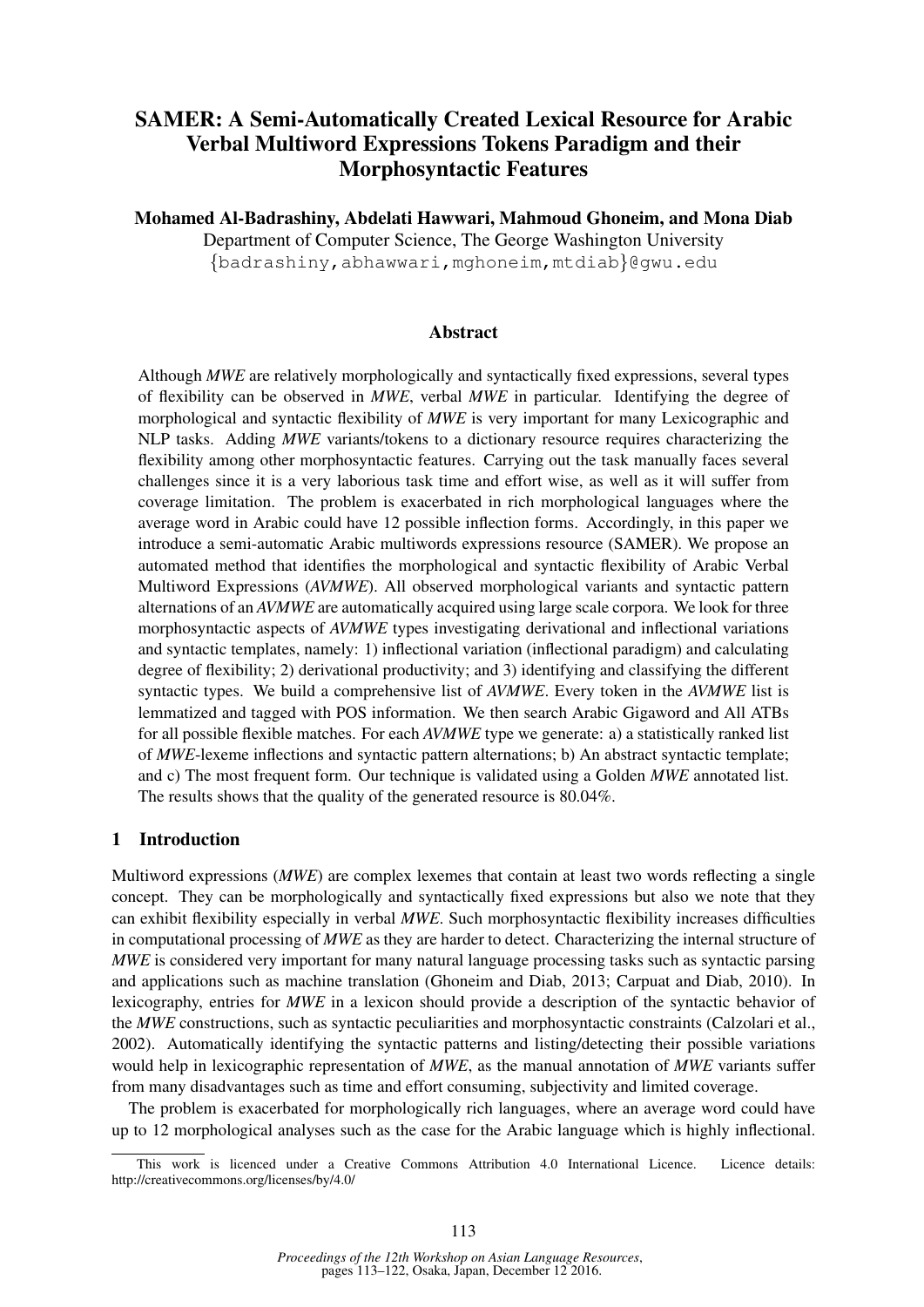Several challenges are encountered in automatic identification and parsing of *MWE* in Arabic especially verbal ones, because of their highly morphosyntactic flexibility.

This paper focuses on the Arabic verbal *MWE*(*AVMWE*) in Modern Standard Arabic (MSA). We broadly consider a *MWE* as a verbal one if it contains at least one verb in its elements. We focus exclusively on the flexibility of the elements existing in the *AVMWE* and their syntactic alternatives. Lexical flexibility (word/word) is meant to be outside the scope of this paper (Ex. *rajaE bixuf*∼*ayo Hunayon*<sup>1</sup> Vs. *EAd bixuf*∼*ayo Hunayon* where both expressions mean **return empty handed**).

From a theoretical point of view, we identify four components, for each *AVMWE* as shown in Table 1. The verbal components are any verb within a *MWE*. Elements are the non-verbal components such as noun, adjective or particle. The syntactic variable is a slot that reflects the syntactic function in a *MWE* without being itself a part of the construction, and the gaps are some inserted modifiers that might occur between *MWE* elements (Hawwari et al., 2014).

|                          | <b>Verbal component</b>                                 | Gap       | <b>Syntactic variable</b> | Element-1 | Element-2 | Element-3 | <b>Syntactic variable</b> |
|--------------------------|---------------------------------------------------------|-----------|---------------------------|-----------|-----------|-----------|---------------------------|
| $\overline{\mathbf{BW}}$ | >aEoTaY                                                 | amosi>    | (FulAnN)                  | AlDawo    | Al>axoDar |           | (FulAnK)                  |
| <b>En-Gloss</b>          | gave                                                    | vesterday | (somebody)                | the-light | the-green | to        | (something/somebody)      |
| <b>En-translation</b>    | (somebody) gave the green light to (somebody/something) |           |                           |           |           |           |                           |

Table 1: Example for the entities we are considering within a *MWE*

The main objective of our work is to automatically acquire all observed morphological variants and syntactic pattern alternations of a *MWE* using large scale corpora, using an empirical method to identify the morphological and syntactic flexibility of *AVMWE*.

# 2 Related Work

A considerable amount of literature has been published on the morphosyntactic characteristics of *MWE* . These studies focused on various morphological aspects, within different contexts on different languages. Gurrutxaga and Alegria (2012) and Baldwin et al. (2003) applied latent semantic analysis to build a model of multiword expression decomposability. This model measures the similarity between a multiword expression and its elements words, and considers the constructions with higher similarities are greater decomposability.

Diab and Bhutada (2009) present a supervised learning approach to classify the idiomaticity of the Verb-Noun Constructions (VNC) depending on context in running text.

Savary (2008) presents a comparative survey of eleven lexical representation approaches to the inflectional aspects in *MWE* in different languages, including English, French, Polish Serbian German, Turkish and Basque.

Al-Haj et al. (2013) applied to Modern Hebrew an architecture for lexical representation of MWEs. The goal was to integrate system that can morphologically process Hebrew multiword expressions of various types, in spite of the complexity of Hebrew morphology and orthography.

Zaninello and Nissim (2010) present three electronic lexical resources for Italian *MWE*. They created a series of example corpora and a database of *MWE* modeled around morphosyntactic patterns.

Nissim and Zaninello (2013) employed variation patterns to deal with morphological variation in order to create a lexicon and a repository of variation patterns for *MWE* in morphologically-rich Romance languages.

Al-Sabbagh et al. (2013) describe the construction of a lexicon of Arabic Modal Multiword Expressions and a repository for their variation patterns. They used an unsupervised approach to build a lexicon for Arabic Modal Multiword Expressions and a repository for their variation patterns. The lexicon contains 10,664 entries of MSA and Egyptian modal *MWE* and collocation, linked to the repository.

The closest work to ours is that of (Hawwari et al., 2012). They created a list of different types of Arabic *MWE* collected from various dictionaries which were manually annotated and grouped based on their syntactic type. The main goal was to tag a large scale corpus of Arabic text using a pattern-

<sup>1</sup>We use Buckwalter transliteration encoding for Arabic: http://www.qamus.org/transliteration.htm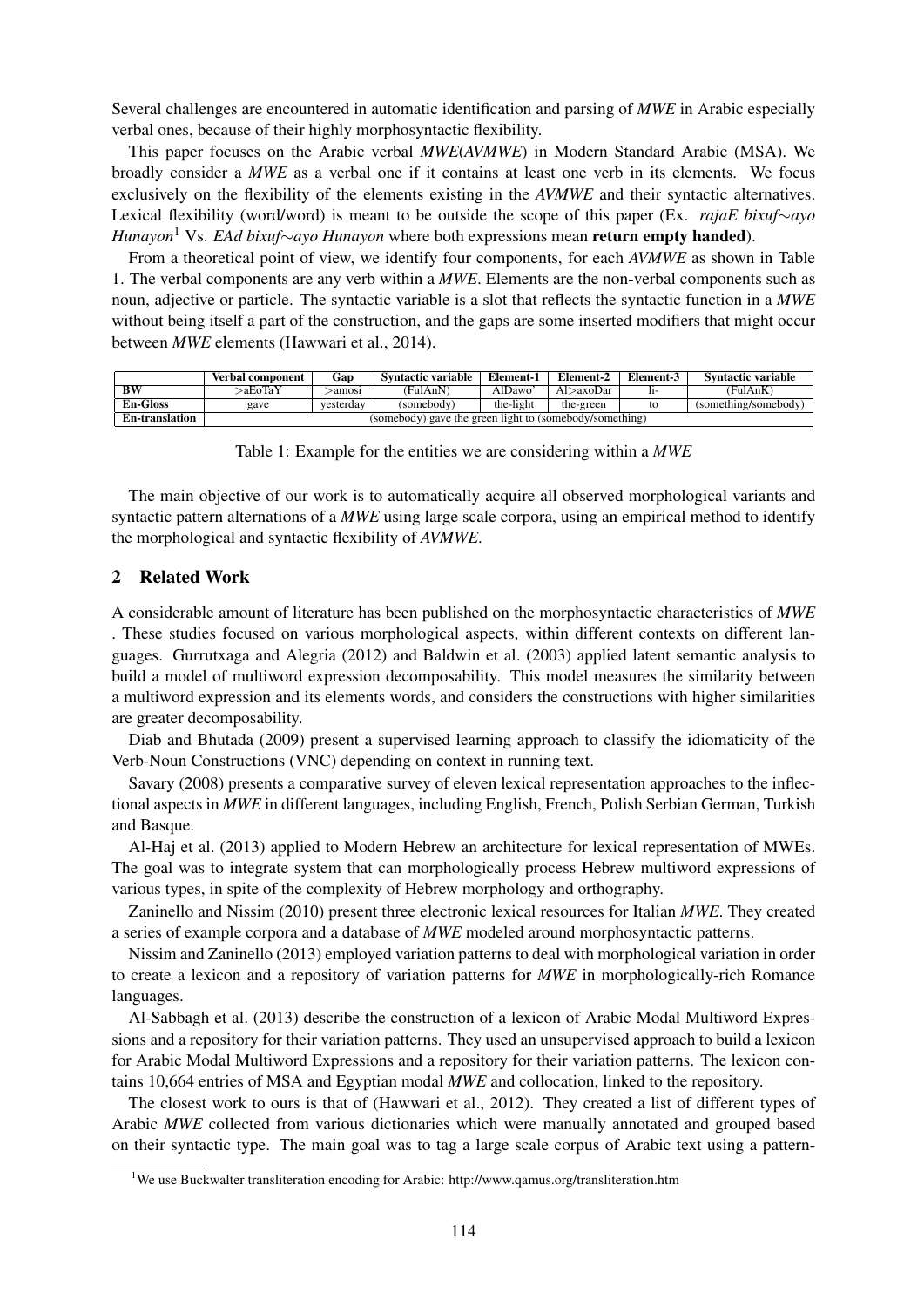matching algorithm and automatically annotated to enrich and syntactically classify the given *MWE* list. Their work didn't approach the derivational or lexical aspects.

To the best of our knowledge, to date, none of the previous addressed the systematic investigation of morphosyntactic features and derivational productivity of *AVMWE* and their syntactic properties.

# 3 Linguistic Background

This section gives a brief overview of the linguistic background of the verbal inflectional and derivational system in Modern Standard Arabic.

# 3.1 Arabic Verbal MWE (AVMWE)

The verbal *MWE* is a *MWE* that includes a verb or more within its word elements. *AVMWE* could be classified, according to their lexical nature, into three types:

- Verbal Idioms: We mean by verbal Idiom any idiomatic expression that has a verb within its components. An example of verbal idiom is as follows: *taraka (fulAnN) Al-jamala bi-maA Hamala*<sup>2</sup> . [(someone) left every thing behind]
- Light verb (support verb): a light verb construction is consisting of: a) a verb that is semantically light, and b) a noun or verbal-noun carries the core meaning of the construction. >*axa\* (fulAnN) Al-v* >*ora* [(someone take a revenge]
- Verb Particle construction: An expression includes a verb and a particle that they have together a meaning. (this construction includes phrasal verbs): *ragiba (fulAnN) fi* [wish for]

A *MWE* is considered flexible when it has more than one accepted inflected or syntactic form. Flexibility can be applied to inflectional, derivational, syntactic and lexical aspects of a MWE. We roughly distinguish between flexibility and idiomaticity as follows: flexibility affects the morphosyntactic properties, and idiomaticity is more related to the compositionality and semantic content of an *MWE*.

Inflection is a morphological subfield that belongs to single words encoding its inflectional categories (number, gender, person, case, tense, voice, mood, aspect) using several affixes to represent the morphosyntactic variation. Inflectional flexibility of an *MWE* is a sum of the inflectional flexibility of its elements.

A *MWE* token instance includes every possible inflectional variation form of the *MWE* type that can occur in a corpus. On the other hand, a *MWE* type is the canonical (citation) form that is used to be the basic form representing all the possible tokens of a *MWE* lexeme. Lexicographers chose the simplest form to be a canonical form serving as a head word or citation form for a lexical entry. By an *MWE* lexeme we refer to all the possible inflectional forms that are observed for the *MWE* in a corpus.

# 3.2 Inflectional Categories

The Arabic verb has the following inflectional categories:

- Tense: perfective, imperfective, imperative
- Voice: active, passive
- Mood: indicative (*marofuwE*), subjunctive (*manoSuwb*), jussive (*majozuwm*)

However, verb subject inflects for person (first, second, third person), gender (masculine, feminine), number (singular, dual, plural) and syntactic case (nominative (*marofuwE*), accusative (*manoSuwb*), genitive (*majoruwr*)).

*AVMWE* vary in their inflectional flexibility degree. One group is fixed, for example *Had*∼*ivo wa-lA Haraj* (speak freely), second group has a degree of flexibility as  $>aTolaq$  (fulAnN) sAqyohi li-AlryiH (ran away), the verb >*aTolaq* is fully flexible for any affixes (>*aTlaqA,* >*aTlaquw,* >*aTlaqato*, etc).

<sup>&</sup>lt;sup>2</sup>We use Buckwalter transliteration scheme to represent Arabic in Romanized script throughout the paper. http://www.qamus.org/transliteration.htm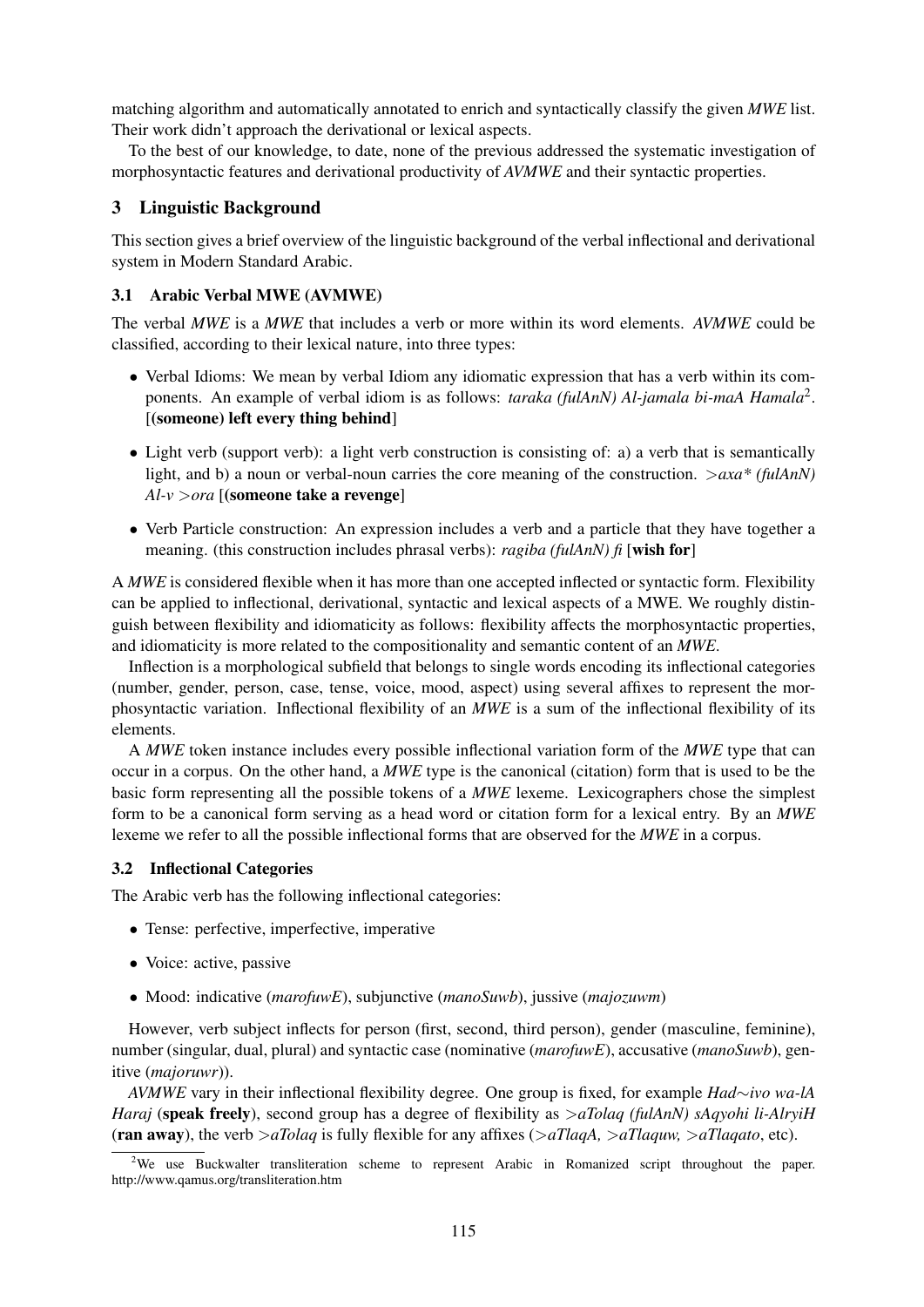

Figure 1: MWE paradigm and canonical form finder pipeline: MPD.

# 3.3 Derivational Productivity

Derivation is a very productive and regular word-formation mechanism in the Arabic language. Unlike inflection, derivation belongs to the lexicon and is completely syntax independent. As *AVMWE* vary in productivity, some allow verbal derivations, for example *fAza bi-qaSabi Alsaboqi* (he came first/he is the winner) allows the derived nominal *MWE fA*}*izN bi-qaSabi Alsaboqi*, where the verb *fAza* is derivationally related to the noun *fA*}*izN*. On the other hand, there are many *AVMWE* that are fixed derivationally as they do not exhibit derivational productivity for example >*aSobaH ha*\$*iymaF ta\*oruwhu AlriyAHu* (vanish).

# 3.4 Syntactic flexibility

As it is a Verb Phrase (VP), *AVMWE* is governed by VP grammatical rules and operations such as word order, agreement, government. Syntactic flexibility for an *MWE* occurs in texts in different configurations. Some of *AVMWE* have some degree of syntactic flexibility, which appears in word order variability for a given *MWE* (VSO: *balag Alsayolu AlzubaY*(it reached the limits), SVO: *Alsayolu balag AlzubaY*). Although word order in Arabic is relatively free, the word-order flexibility in *AVMWE* occurs rarely, because the *AVMWE* phrases are more rigid than ordinary phrases syntactically. An example for the syntactic fixed *AVMWE* is *AixotalaTa AlHAbilu biAln*∼*Abili* (it became a mess).

# 4 Approach

We introduce an automatic approach for building a morphosyntactic lexicon for Arabic verbal *MWE* starting from a gold seed list. We use a manually created list of Arabic verbal *MWE* and try to find all possible matches with any morphological variations in a large dataset in a process of *MWE* Paradigm detection (MPD). After that we create the morphosyntactic feature vector of each match and calculate the level of flexibility of each *MWE*.

Figure 1 illustrates the different components of the MPD system. For each new *MWE* expression in seed list, the "Matcher" component replaces each word in the input *MWE* with its lemma to find all possible inflections for the *MWE* during the matching process. Since deverbals such as verbal nouns, past participle active, and past participle passive inherit the semantic and syntactic structures from their verbs they are derived from, the "Matcher" component adds the derivatives of each verb in the input *MWE* as possible matching candidates in addition to its lemma. Technically these are derivational variants. That way, we can find all possible forms of the input *MWE* during the matching process. For example, if the input is the *MWE* "*fAz biqaSabi Alsaboqi* meaning he is the winner", it will be matched with "*fAzuw biqaSabi Alsaboqi* meaning the winning" and "*fA*}*izN biqaSabi Alsaboqi* meaning the winner", reflecting inflectional variation with *fAz* being observed as *fAzuw* in the former, and derivational variation with *fAz* being observed as *fA*}*izN* in the latter.

The "Matcher" looks up the new form of the MWE (i.e. the lemma form with the different verb derivatives candidates) in large preprocessed datasets that are described in section 5.2 below while enabling any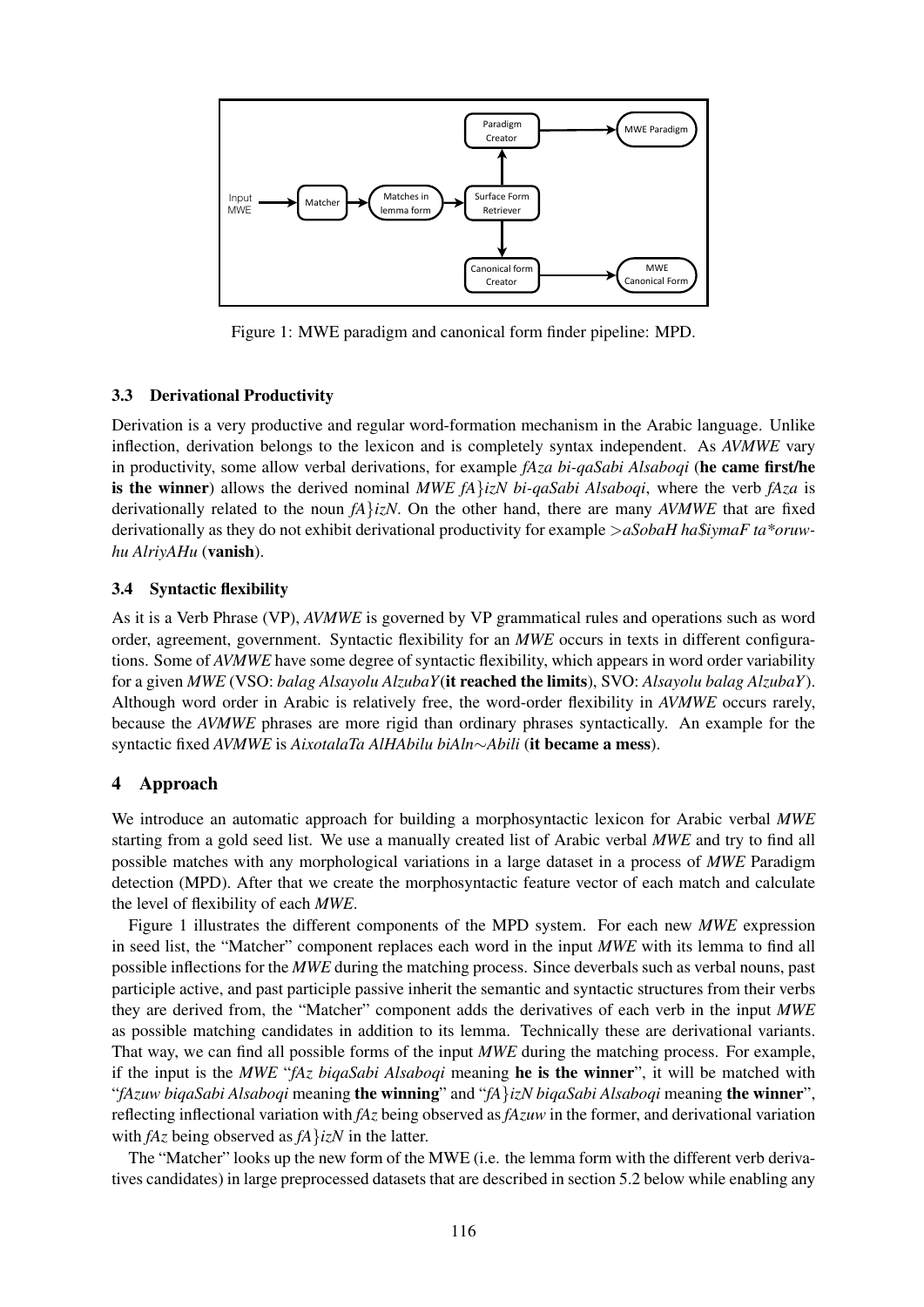possibility of gapping between the words (Ex. *fAz Alwalad biqaSabi Alsaboqi* the boy is the winner) or word ordering (Ex. *waqaEa fiy HaySa bayoSa*. Or *fiy HaySa bayoSa waqaEa* got confused).

The preprocessed datasets have a one-to-one mapping between the input surface form of each sentence and its corresponding lemma form. Thus, the "Surface Form Retriever" component uses that to find the original surface form of each sentence retrieved by the "Matcher" component. The "Paradigm Creator" component generates a unique list of all surface form sentences retrieved by the "Surface Form Retriever" component to create a list of all possible morphological variations of the input *MWE*. To make the list as generic as possible, we replace each word that is not part of the MWE with its POS tag. The "Canonical Form Creator" after that uses the full list of sentences created by the the "Surface Form Retriever" component and finds the most frequent matched form of the input *MWE*

For each word in the matched *MWE*, we create a morphosyntactic feature vector of nine elements that are being extracted from the POS tags of the matched *MWE*.The first element is the POS. Three elements (aspect, voice, mood) are only for verbs, while nominals have the following attributes (case, state), and (person, number, gender) apply to all words. In addition to that, we try to identify the candidate subject and object for each match as follows:

- Subject: The candidate subject is identified as the pronoun attached to the verb if it is explicitly mentioned in the pos of the verb, otherwise it is the first nominative nominal after the verb;
- Object: The candidate object is identified as the pronoun attached to the verb if it is explicitly mentioned in the pos of the verb. Otherwise it is the first accusative nominal after the verb.

# 5 Experimental Setup

#### 5.1 Datasets

We use different types of datasets to evaluate our approach for creating the *MWE* token paradigm resource.

#### Corpora used for the resource creation:

- *ATB*: The Arabic Treebanks. The selected *ATBs* represent three different genres: Newswire;<sup>3</sup>Broadcast News;<sup>4</sup> and, Weblogs;<sup>5</sup>
- *Gigawords*: The Arabic Gigaword fourth edition;<sup>6</sup>
- *AVMWE*: Is a list of more about 4000 verbal *MWE* semi automatically extracted from two traditional Arabic Monolingual Dictionaries;
- *Verbs-to-Derivatives*: Is a list of 10k MSA verbs and their possible derivations. It is developed to help our system recognize the derivational relations between verbs and their nominal counterparts (Active participle, passive participle and Gerund) (Hawwari et al., 2013).

#### Evaluation Datasets:

- *DevDB*: 2000 randomly selected lines from the *ATB* and *Gigawords* used for system tuning;
- *TstDB*: 2000 randomly selected lines from the *ATB* and *Gigawords* used for system evaluation.

Both *DevDB* and *TstDB* are manually annotated. Each line is annotated with a presence/absence tag indicating whether an *MWE* from the *AVMWE* list or not. If a line is annotated as having an *MWE*, all of the elements of this *MWE* are annotated and the number of gaps between each two elements is identified. Table 2 shows the annotation distribution of both datasets

<sup>3</sup>ATB-P1-V4.1(LDC2010T13),ATB-P2-V3.1 (LDC2011T09) and ATB-P3-V3.2 (LDC2010T08)

<sup>4</sup>ATB-P5-V1.0 (LDC2009E72), ATB-P7-V1.0 (LDC2009E114), ATB-P10-V1.0 (LDC2010E22) and ATB-P12-V2.0 (LDC2011E17)

<sup>5</sup>ATB6-v1.0(LDC2009E108) and ATB11-v2.0(LDC2011E16)

<sup>6</sup>LDC2009T30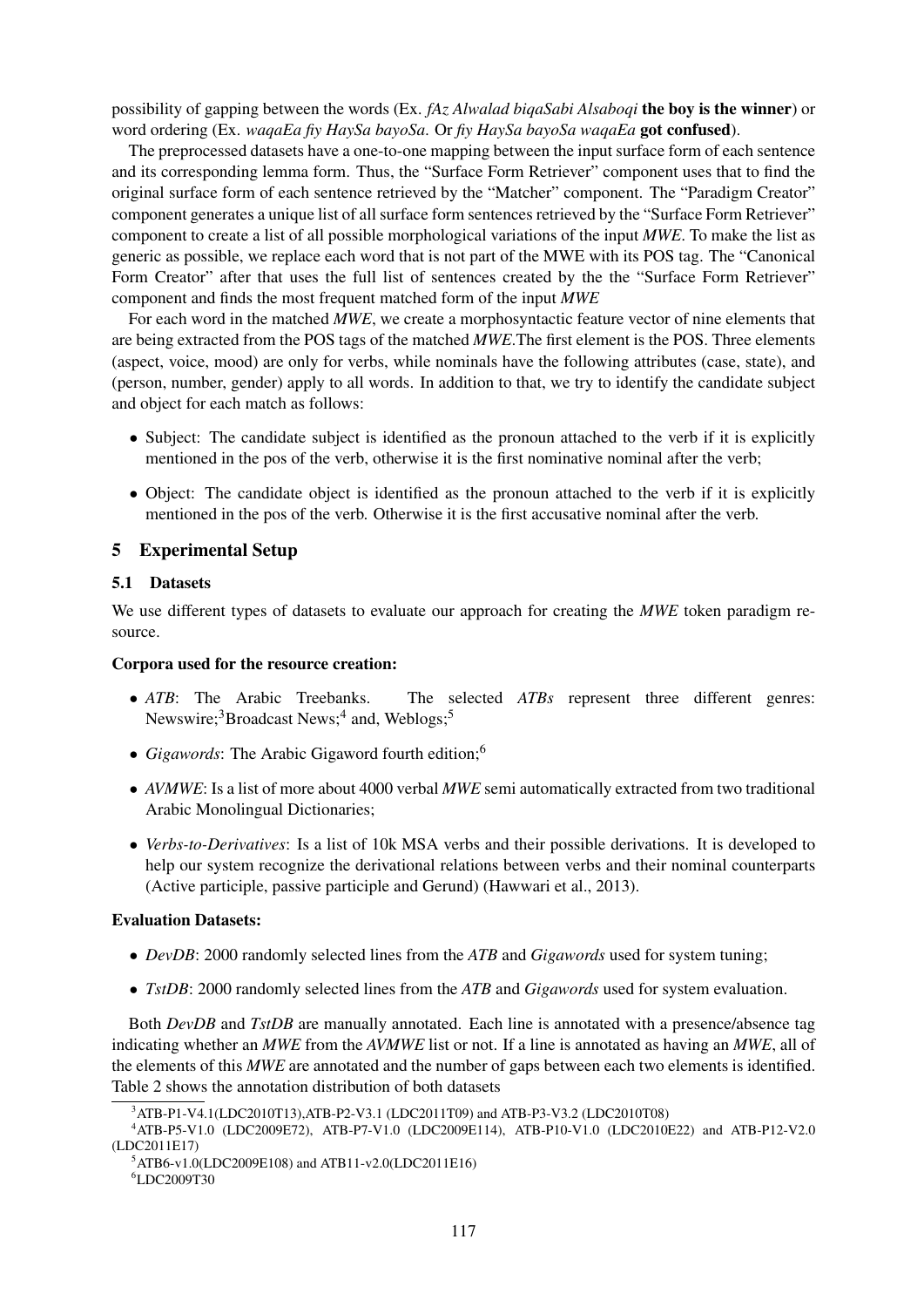|                    | Has-MWE | No-MWE  |
|--------------------|---------|---------|
| DevDB              | 42.85%  | 57.15\% |
| T <sub>st</sub> DR | 45.55%  | 54.45%  |

Table 2: *MWE* Annotation distribution across the evaluation datasets.

#### 5.2 Data Preparation

To enable matching based on Lemma and POS, we processed the *ATB* and *Gigawords* into a a series of tuples with the following elements: "Token-Lemma-POS". For *ATB*, we extracted this format from the gold analysis in the integrated files. For *Gigawords*, we used *MADAMIRA* toolkit (Pasha et al., 2014) for tokenization, lemmatization and POS tagging. The selected tokenization scheme is ATB-tokenization and the POS tag-set is *ATB* full tag-set. The *AVMWE* was also processed using *MADAMIRA* to guarantee consistency in the matching process. *MADAMIRA* provides a list of possible analyses per word with the most probably one selected as the candidate analysis. Due to short context, the accuracy of the selected analysis by *MADAMIRA* wasn't high. Accordingly, we post-processed the list of possible analyses per word and selected the most probable analysis that matches the gold assigned coarse-grained POS.

# 6 Paradigm Detection Evaluation

We used the processed *AVMWE* list as the input gold *MWE* list to our paradigm detection system MPD. Also, *Verbs-to-Derivatives* is used to help the matching algorithm to match the derivatives of each verb in the input multi words expressions as well.

Table 3 shows the results of running the paradigm detector on  $DevDB$  with different schemes (i.e. different gapping sizes and with and without enabling word reordering). We report the results as the F-score of correctly tagging an *MWE* in *DevDB*, the F-score of correctly tagging the sentences that do not have *MWE*, and the weighted average F-score of both of them for all schemes. The results shows that the best weighted Average F-score is 80.61% when we allow a maximum gap size of 2 between the *MWE* constituent words and without enabling the word order to be varied.

By running the best setup on the *TstDB*, we found that the weighted average F-score is 80.04%

|                     | with-words-reordering |                       |            | without-words-reordering |                       |                   |
|---------------------|-----------------------|-----------------------|------------|--------------------------|-----------------------|-------------------|
| <b>Max-Gap-Size</b> | <b>MWE</b> tagging    | <b>No-MWE</b> tagging | Avg-Fscore | <b>MWE</b> tagging       | <b>No-MWE</b> tagging | <b>Avg-Fscore</b> |
|                     | 66.62%                | 81.75%                | 75.27%     | 65.80%                   | 81.75%                | 74.92%            |
|                     | 75.14%                | 82.34%                | 79.25%     | 73.81%                   | 83.29%                | 79.23%            |
|                     | 77.40%                | 80.39%                | 79.11%     | 77.09%                   | 83.25%                | 80.61%            |
|                     | 73.87%                | 70.30%                | 71.83%     | 76.20%                   | 79.89%                | 78.31%            |
| 8                   | 68.39%                | 52.53%                | 59.33%     | 73.42%                   | 74.07%                | 73.79%            |
| 16                  | 63.15%                | 26.02%                | 41.93%     | 69.94%                   | 66.24%                | 67.83%            |
| 32                  | 60.64%                | 5.93%                 | 29.37%     | 68.04%                   | 61.45%                | 64.27%            |
| 65                  | 60.08%                | $0.70\%$              | 26.14%     | 67.82%                   | 60.67%                | 63.73%            |
| any                 | 59.99%                | $0.00\%$              | 25.71\%    | 67.82%                   | 60.67%                | 63.73%            |

Table 3: F-score of correctly tagging the *MWE* in *DevDB* and the F-score of correctly tagging the sentences that do not have *MWE* with different experimental setups.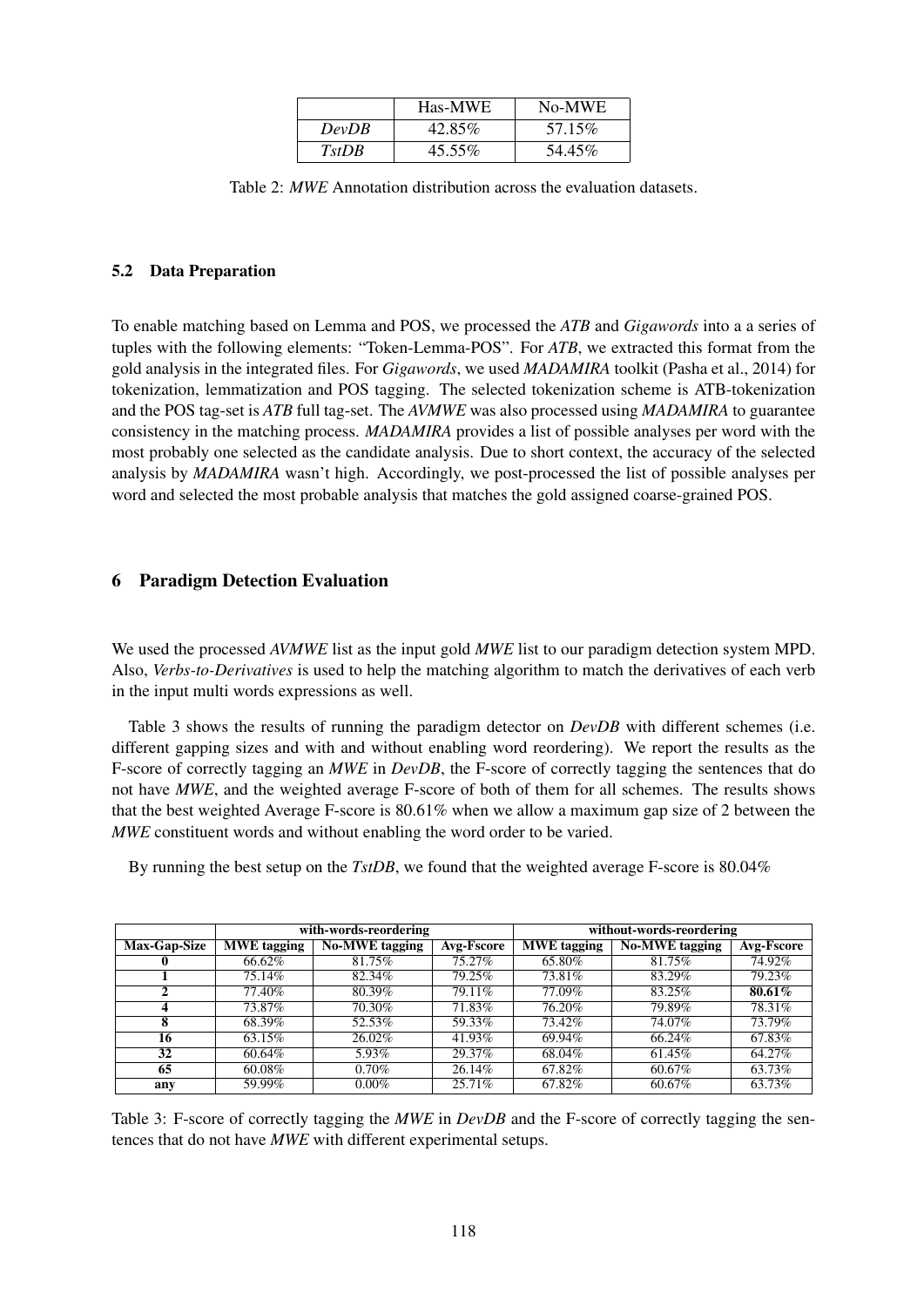#### 6.1 Error Analysis

| <b>Type</b>         | $\%$     |
|---------------------|----------|
| gap                 | 31.23%   |
| order               | 20.15%   |
| pp-attachment       | 20.15%   |
| polysemous          | 17.88%   |
| <b>MADAMIRA</b>     | $6.55\%$ |
| literal             | 3.53%    |
| Eval-err            | 0.25%    |
| <b>Syn-function</b> | 0.25%    |

Table 4: Paradigm detector error analysis

Table 4 shows the error distribution of the paradigm detector on the *TstDB*. We can see that limiting the maximum gapping size to two and disabling word reordering while matching are the main sources of errors. Together they are responsible for 51.38% of the errors, which suggests that the gap size and word reordering should be more flexible. We should have some smarter way to decide the gapping size and words reordering status per *MWE* type; not by generalizing them on all types. For example "*ya*>*oxu\* bi+ Eayon AlAiEotibAr* means considers" did not match with "*ta*>*oxu\* mA TuriH fiy mu&otamar AlmanAmap bi+ Eayon Aljid*∼*iyap wa+ AlAiEotibAr*" because of the gapping size restriction. And "*ba\*al jahodi +h* means did his effort" did not match with "*Aljuhuwd Altiy tabo\*ulul +hA*" because the word reordering is disabled.

Another challenging problem responsible for 20.15% of the errors is the verb particle construction; where a certain verb when attached to a certain preposition, they act like an *MWE*. This issue is that while matching, it is hard to know if a certain preposition should be attached to the target verb or another one. This leads to false identification for the match if the decision of the attachment was not correct. Ex: "*yajib EalaY +h* means he should be" incorrectly matched with "*yajib* >*n yaEoqid EalaY* >*roDihi he has to held on his land*" because *EalaY* is considered attached to "*yajib*" while it is actually attached to *yaEoqid* as it assumed a gapping of two words, while it should have attached the particle to the low, second and closest verb *yaEoqid*.

Polysemy is also a hard problem. It is responsible for 17.88% of the errors. Errors due polysemy occur when words in the input *MWE* type have more than one meaning. But since the matching process only takes the lemma and POS into account and word senses are not part of the matching, the paradigm detector could tag some cases as valid matches. Ex:"*Hayovu kAn* meaning wherever" is incorrectly matched with "*Hayovu kAn AlAibonu yaloEab* meaning because the sone was playing". The issue came from the word *Hayovu* that means where or because.

The morphological analyzer and POS tagger (*MADAMIRA*) is the source of 6.55% of the errors. When *MADAMIRA* incorrectly analyzes some words, some wrong matches occur. Ex: "*\*ahabat riyHu +hu* means has been forgotten" did not match with "*\*ahabot riyHi +hu*" because *MADAMIRA* analyzed the word "*\*ahabat* means gone" as "*\*ahabot* means I went"

3.53% of the errors are due to the *MWE* being idiomatic in some contexts and literal in others. Ex. "*tajAwaz Huduwd +hu*" meaning "Exceeded his limits" incorrectly matched "*tatajAwaz AlHuduwd AljugorAfiy*∼*ap*" meaning "Transcended the geographic boundaries"

The remaining 0.5% errors are due to some minor issues: 0.25% errors are due to manual annotation errors, while the other 0.25% errors are due to fact that the matched morphological variant from the input *MWE* has a different syntactic function than the input *MWE*. Ex. "*HAwal EabavAF*" meaning "Tried in vain" is incorrectly matched with "*yHAwl AlEbv*" meaning "Attempted to tamper with". This is because the word "*EabavAF*" which is an adverb is a derivation of the noun "*AlEbv*" which plays the role of an object in this verb noun construction.

# 7 SAMER

To build the proposed Arabic *MWE* resource, we ran the paradigm detector on the *ATB* and *Gigawords* using the best configuration we found. The system found 732335 matches for 1884 *MWE* out of the 4000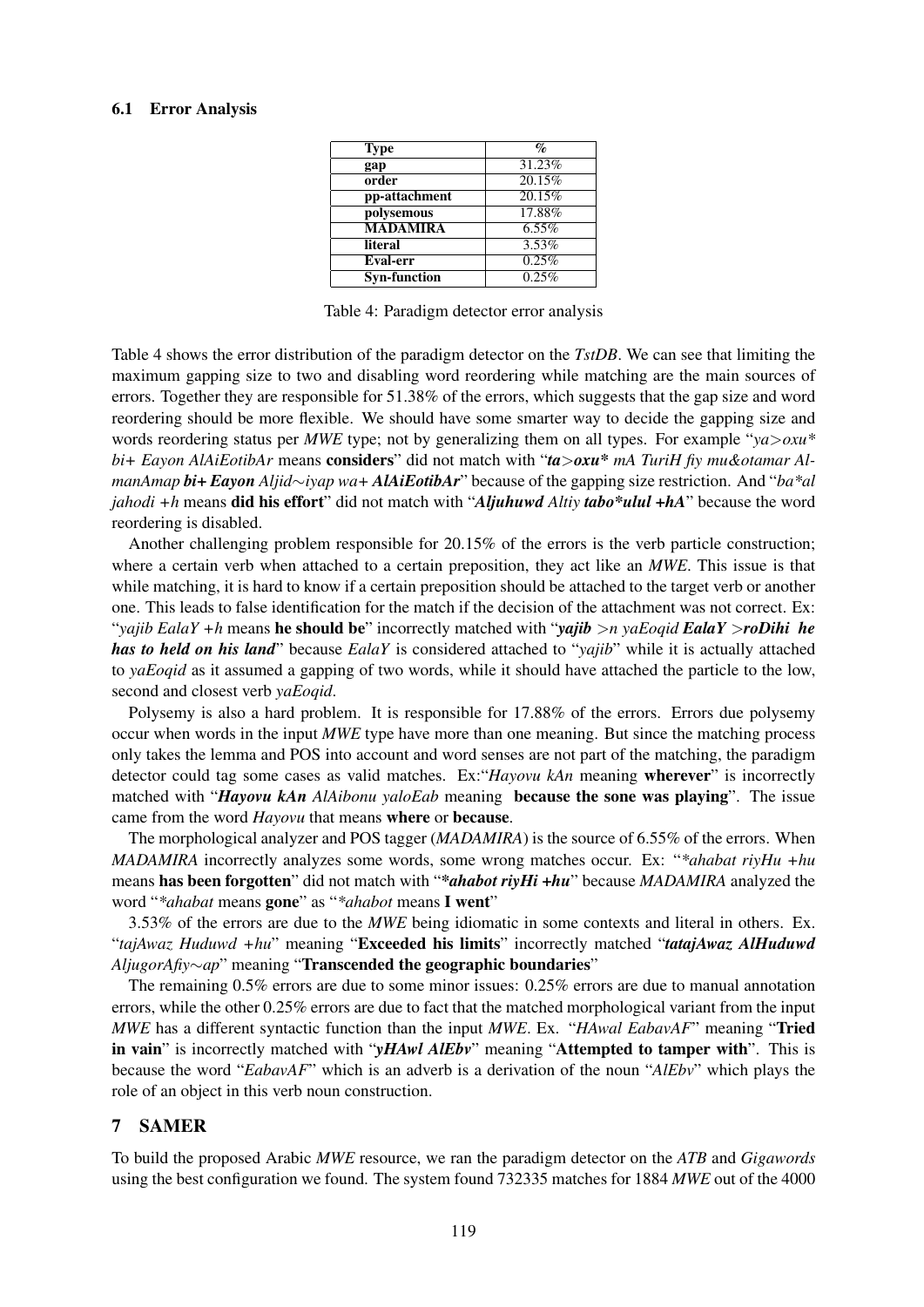*MWE* in the input *AVMWE* list.

The automatically created resource is reflected in the following five tables:

- All matches table: Contains the 732335 matches that are automatically detected by the paradigm detector and pointers to their original locations in the *ATB* and *Gigawords*;
- Flexibility table: This table has the 1884 rows representing the types of *MWE* that the paradigm detector found matches for. The columns represent the words of the *MWE* where the value of each cell shows the number of different forms that this element matched with. For example if a certain cell has the number "5", this means that its corresponding word matched with five different unique morphological variants;
- MWE-Lexeme table: This table shows the different morphological forms of each word in each *MWE* and their probabilities that are identified by the paradigm detector;
- Sorted-Grouped-tokens table: Shows the probability of all matches of each *MWE* in a descending order. So, if there is a *MWE* that has 10 matches, we calculate the unique form for each of them and find the probability of each unique value. The number of grouped types of all matches is 38408;
- MWE-Types table: this table has 1884 rows; one row for each *MWE* type. The columns show number of matches, the most frequent token with its probability, and the union of the morphosyntactic features of each word across all tokens of each *MWE* type. Example: if the union of the gender of the second word across all matches of *MWE* number i is  $\{M,F\}$ ; this means that the second word of the *MWE* number  $i$  has a flexibility to change the gender between masculine or feminine.

# 7.1 Statistical Analyses

The number of the *MWE* types in our automatically created resource is 1884. They consist of 1901 unique verbal words and 3104 unique non-verbal words. Each type of the 1884 *MWE* has an average fan out of 20 different forms due to the morphological or inflectional changes the *MWE* words.

The results show that 15.5% of the *MWE* types do not allow any gaps between the constituent words (No-Gaps), while 52.1% of the *MWE* types allow gapping between all the constituent words (Full-Gaps) and the remaining 32.4% of the types allow gapping only between some of the constituent words (Part-Gaps).

Examples:

- No-Gaps: "*dub*∼*ira bi+ layolK* meaning conspired" matched with "*dub*∼*ira bi+ layolK*"
- Full-Gaps: "*ka*\$*af AlqinAE Ean* meaning unveiled " matched using one gap between the first two words with "*ka*\$*af b +h AlqnAE En* meaning unveiled using it" and using one gap between the second two words with "*tk*\$*f AlqnAE AlzA*}*f En* meaning unveiled the fake thing"
- Part-Gaps: "*ka*\$∼*ar Ean* >*anoyAbi +h* meaning express anger" matched using one gap between the first two words with "*tuka*\$∼*ir turokiyA Ean* >*anoyAbi +hA* meaning Turkey expressed its anger"

We found that 15.7% of the *MWE* types are fixed. They do not have any morphological or inflectional variations in all matched instances (Ex: *lA yaxoTuro bi+ bAlK* meaning it will never come to your mind). But the other 84.4% have a higher degree of flexibility that they can match with instances with different morphological or inflectional variations (Ex: *HAla duwna* that means "prevented" has a match with *tHwl duwna*). 4.7% of the matched verbal *MWE* types have matches with the derivatives of the verbal part (Ex: *kAl bi+ mikoyAlayon* meaning "injustice" is matched with *Alkyl bi+ mikoyAlayon*). Furthermore, the results show that non-verbal components of the *MWE* type have more tendency to stay fixed than the verbal parts. Since 51.7% of the non-verbal components stay fixed in all matched instances while only 17.7% of the verbs stay fixed.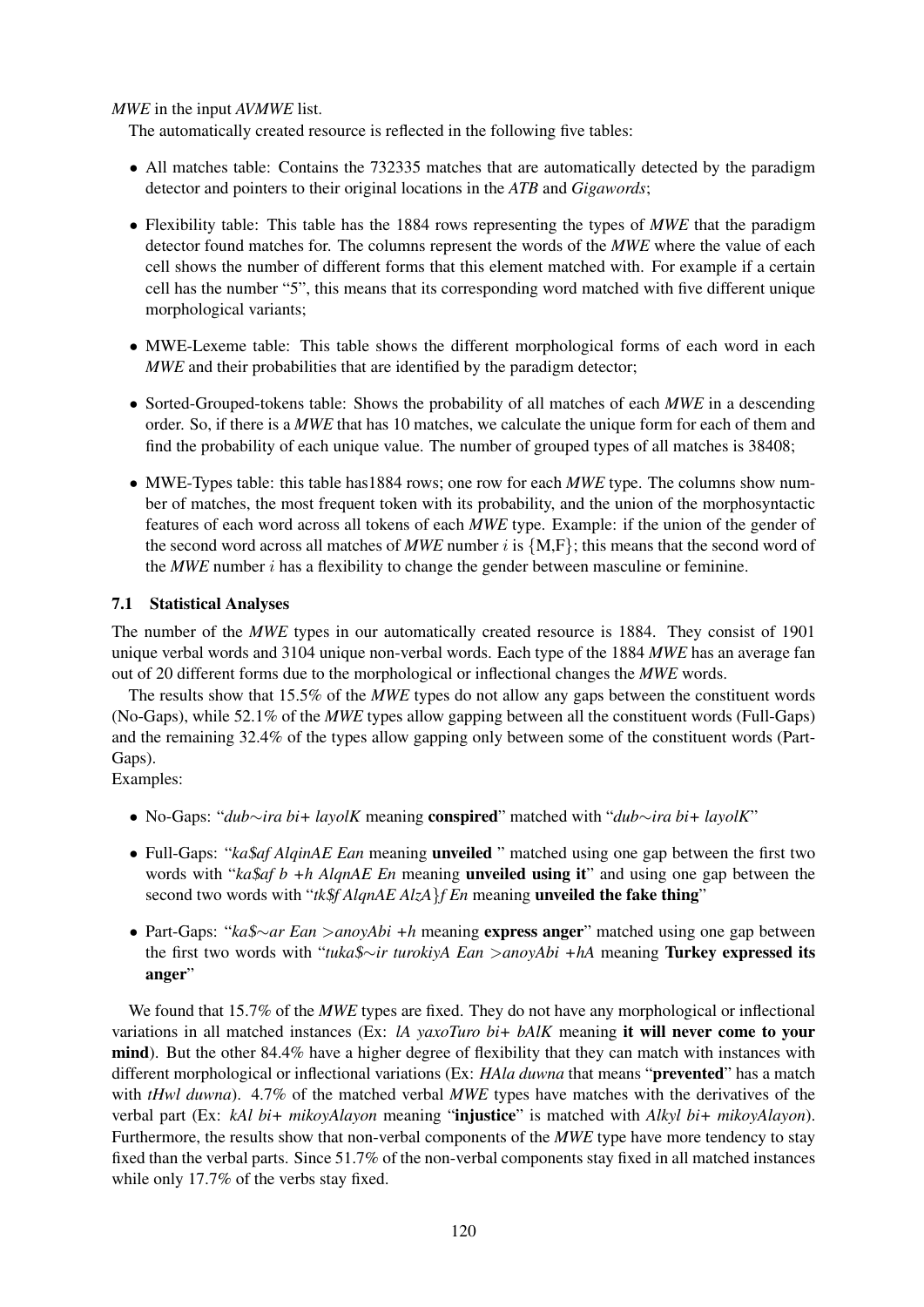Tables 5 and 6 show the morphosyntactic feature flexibility distribution for the non-verbal components and the verbal ones respectively across all *MWE* matches. The tables show that the mood is the most rigid feature (76.4% of the *MWE* types have fixed mood) while gender is the most flexible feature (87.08% of the *MWE* types have different values of the gender within the matched cases).

| <b>Feature</b> | Fixed  | <b>Flexible</b> |
|----------------|--------|-----------------|
| gender         | 87.08% | $12.92\%$       |
| number         | 85.18% | 14.82%          |
| case           | 56.28% | 43.72%          |
| state          | 63.66% | 36.34%          |

Table 5: Morphosyntactic feature flexibility of the non-verbal components of all *MWE* types

| <b>Feature</b> | Fixed | <b>Flexible</b> |
|----------------|-------|-----------------|
| aspect         | 27.7% | 72.3%           |
| voice          | 82.9% | $17.1\%$        |
| mood           | 23.6% | 76.4%           |

Table 6: Morphosyntactic feature flexibility of the verbal components of all *MWE* types

### 8 Conclusion

We introduced an automatically built *MWE* resource that covers all the morphological variations of a list of *AVMWE* in the basic form. Each morphological variant is accompanied with all of its instances in the *ATB* and Arabic *Gigawords*. Furthermore, for each word in the *MWE*, we added a morphosyntactic feature vector of nine elements {pos, aspect, voice, mood, person, gender, number, case, state)}. We validated our approach constructing an automatic *MWE* paradigm detector in running text. Our system yielded an weighted average f-score of 80.61% on a dev set, and 80.04% on an unseen test data. The error analysis shows that there is no generalized maximum gapping size, and enabling or disabling word reordering decisions should not be generalized on all *MWE* in the input list. Instead, more sophisticated techniques are required to find the best decisions for each case.

# References

- Hassan Al-Haj, Alon Itai, and Shuly Wintner. 2013. Lexical representation of multiword expressions in morphologically-complex languages. *International Journal of Lexicography*, page ect036.
- Rania Al-Sabbagh, Jana Diesner, and Roxana Girju. 2013. Using the semantic-syntactic interface for reliable arabic modality annotation. In *Proceedings of the Sixth International Joint Conference on Natural Language Processing*, pages 410–418, Nagoya, Japan, October. Asian Federation of Natural Language Processing.
- Timothy Baldwin, Colin Bannard, Takaaki Tanaka, and Dominic Widdows. 2003. An empirical model of multiword expression decomposability. In *Proceedings of the ACL 2003 Workshop on Multiword Expressions: Analysis, Acquisition and Treatment - Volume 18*, MWE '03, pages 89–96, Stroudsburg, PA, USA. Association for Computational Linguistics.
- Nicoletta Calzolari, Charles J Fillmore, Ralph Grishman, Nancy Ide, Alessandro Lenci, Catherine MacLeod, and Antonio Zampolli. 2002. Towards best practice for multiword expressions in computational lexicons. In *LREC*.
- Marine Carpuat and Mona Diab. 2010. Task-based evaluation of multiword expressions: A pilot study in statistical machine translation. In *Human Language Technologies: The 2010 Annual Conference of the North American Chapter of the Association for Computational Linguistics*, HLT '10, pages 242–245, Stroudsburg, PA, USA. Association for Computational Linguistics.
- Mona T. Diab and Pravin Bhutada. 2009. Verb noun construction mwe token supervised classification. In *Proceedings of the Workshop on Multiword Expressions: Identification, Interpretation, Disambiguation and Applications*, MWE '09, pages 17–22, Stroudsburg, PA, USA. Association for Computational Linguistics.